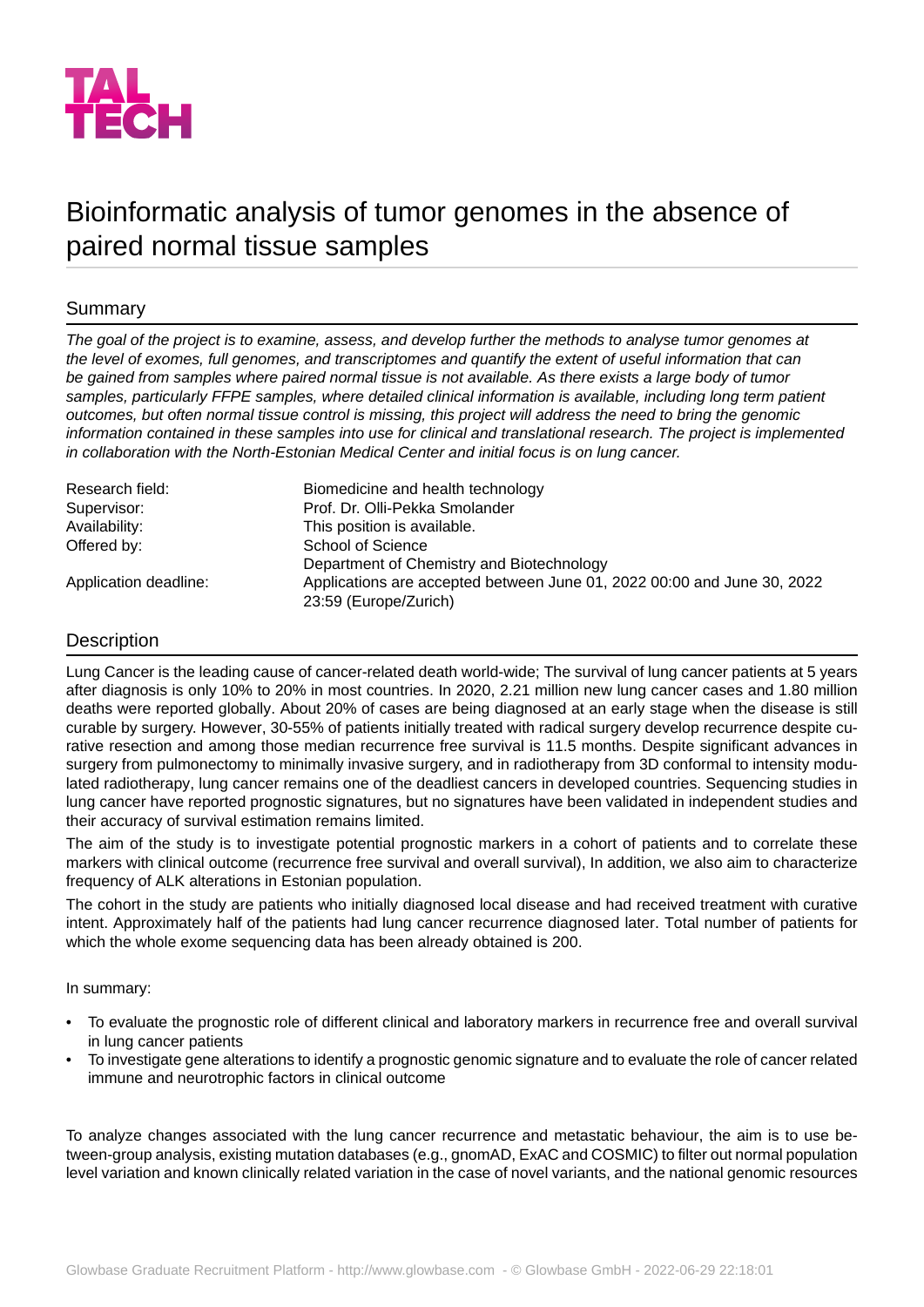

from the Estonian genome centre to provide panel of normal genomes. The role of known clinically related mutations will be examined similarly using the existing databases. The effect of genomic alterations can be further investigated using RNAseq and single cell methodologies with corresponding data analysis approaches. In connection with this project, also copy number variations and fusion gene events will be analysed in the sample cohorts.

## **Responsibilities and (foreseen) tasks**

- Compile an analysis framework for existing cohort of samples
- Set up variant filtering and analysis environment to separately analyse different clinically relevant sample groups
- Incorporate the existing information on Estonian population genomics to the analysis workflow
- Analyse the effects of known clinically relevant genomic alterations to the lung cancer recurrence
- Investigate the role of novel genomic alterations to lung cancer recurrence over several patient groups

## **Applicants should fulfil the following requirements:**

- a master's degree in biosciences (preferably in connection with bioinformatics, computational biology, or biostatistics)
- a clearly expressed interest in the topic of the position
- excellent command of English
- strong and demonstrable communication, writing and analytical skills
- capacity to work both as an independent researcher and as part of an international team
- capacity and willingness to provide assistance in organizational tasks relevant to the project

#### **The following experience is beneficial:**

- Linux command line use
- Programming in Python and/or use of R environment
- Working knowledge of HPC computing
- Variant annotation databases and tools, particularly ANNOVAR
- Analysis of genomic and/or transcriptomic data
- Previous experience on cancer biology

The candidate should submit a motivation letter expressing interest in the topic and a transcript of records from an applicable higher education degree.

#### **We offer:**

- 4-year PhD position in a large and international technical university within a research group with demonstrated ability to carry out high quality research in biosciences field
- The chance to do impactful research in one of the most important health and medicine related contexts globally
- Opportunities for conference visits, research stays and networking globally with leading universities and research centers in the field of cancer biology, genomics, and personalized medicine

#### **About the department**